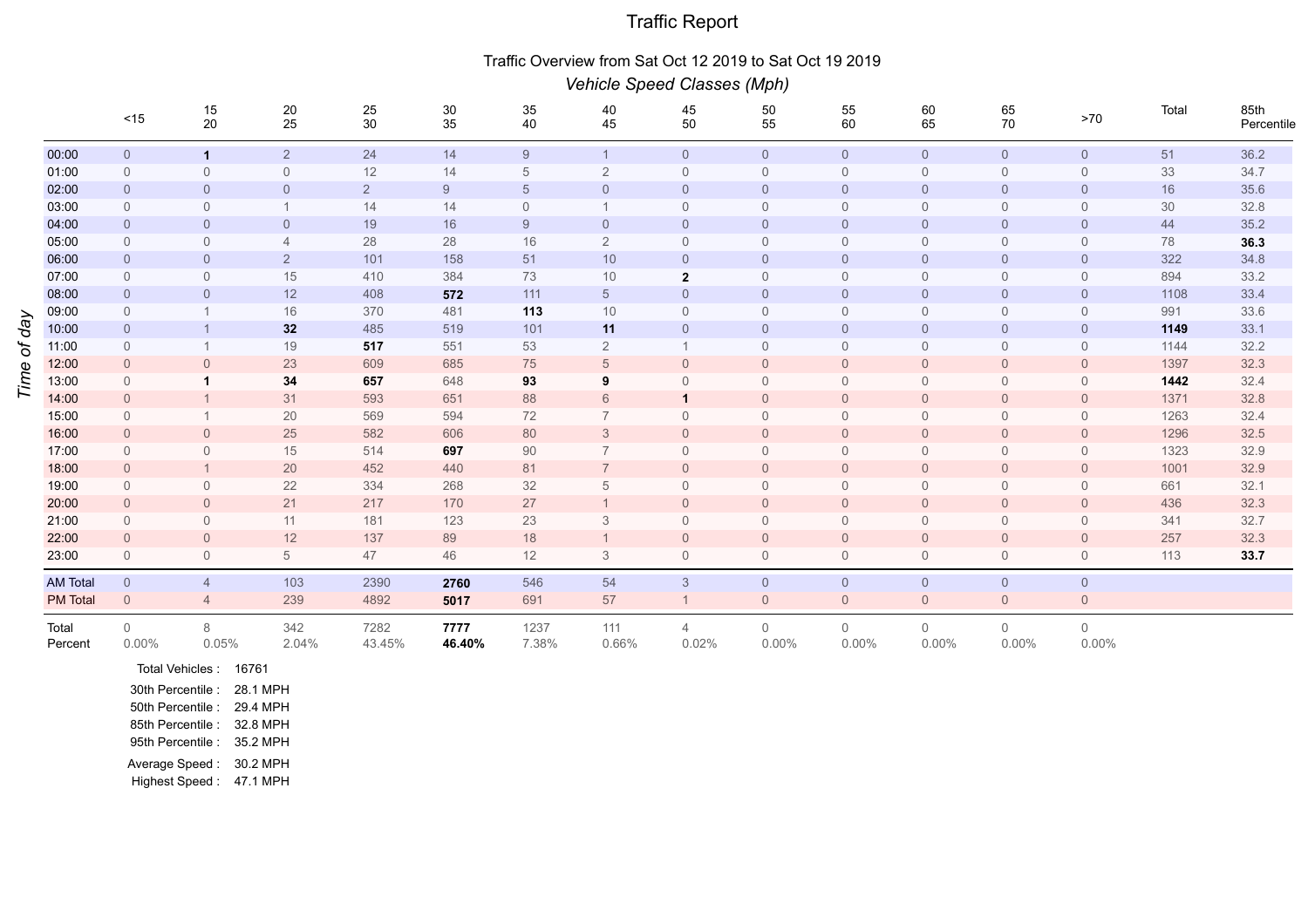Vehicle Counts By Hour Traffic Overview from Sat Oct 12 2019 to Sat Oct 19 2019 (60 Minute Resolution)



Vehicle Count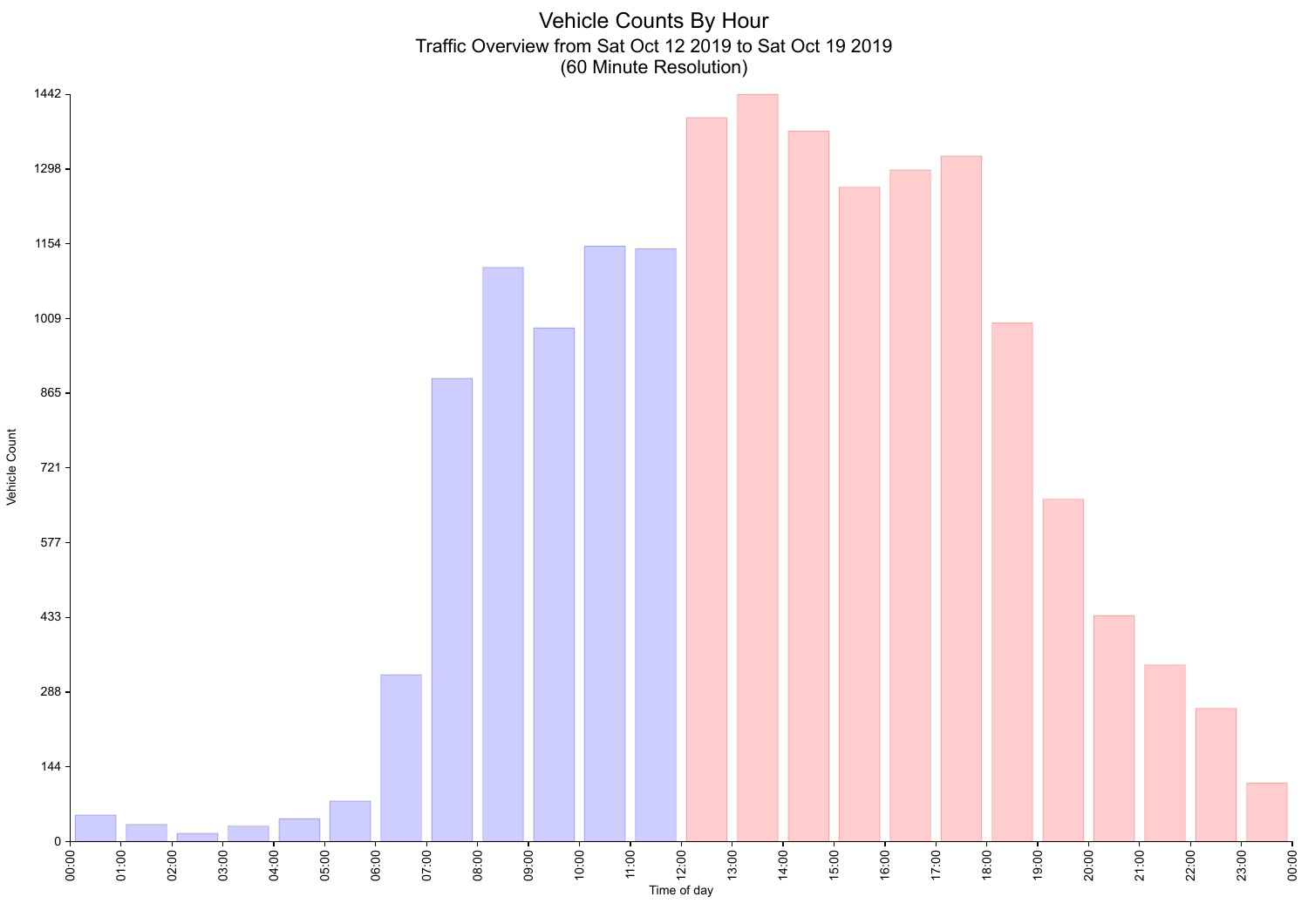Vehicle Counts By Speed Class Traffic Overview from Sat Oct 12 2019 to Sat Oct 19 2019



Speed Classes (Mph)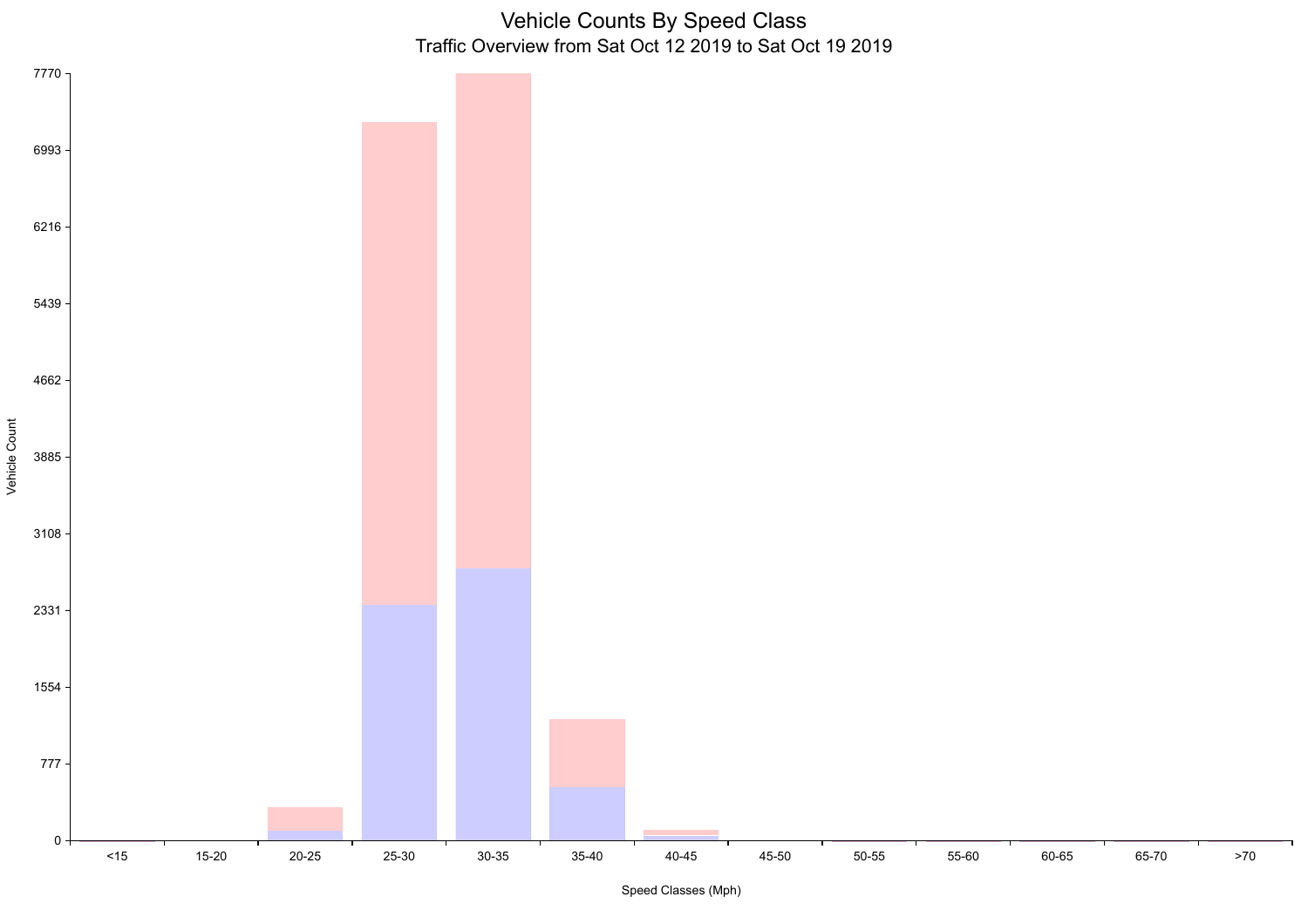

Time of day